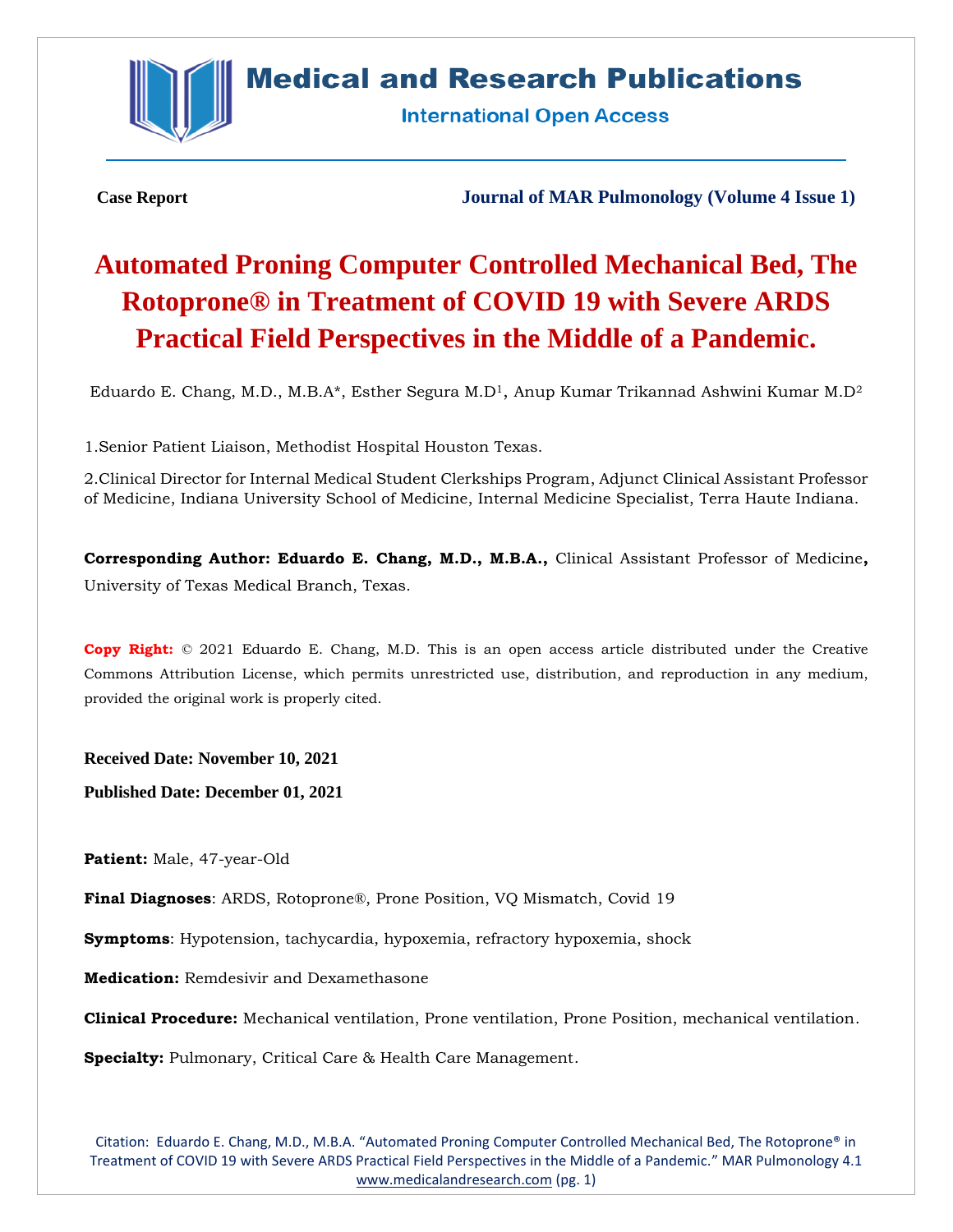**MeSH Keywords:** COVID 19, endotracheal intubation, Rotoprone®, ARDS, Hypoxic respiratory failure, Prone Ventilation, Proning, Trauma, Prone Position, ECMO

**Objective:** Unusual clinical course

#### **Background:**

We report a case of a patient's survival after presentation with acute hypoxemic respiratory failure and refractive hypoxemia.

We treated the patient, with mechanical ventilation and Rotoprone® for prone ventilation for a period of 16 hours per day, anticoagulation, Remdesivir and dexamethasone standard COVID therapy. The patient had high Peep, low tidal volume and protective lung therapy. After prolonged mechanical ventilation for 2 weeks and the use of the Rotoprone, the patient was weaned and eventually survived hospitalization.

We were able to keep the patient supine with an improved pa02/ fio2 ratio is 150, prone ventilation was stopped and subsequently, patient was extubated. The patient had a tracheostomy and peg tube, 21 days later and was discharged from the intensive care unit (ICU) to a long-term care facility. Prone position has been a proven technique to improve oxygenation in ARDS respiratory failure during the pandemic in both the intubated and non-intubated patients. The technique is used to treat hypoxic non intubated patients on medical floors and moderate to severe ARDS patients on mechanical ventilation in the intensive care units.

The original description of the prone position goes back to 1977. Where arterial oxygen tension was shown to improve after prone position in moderate ARDS patients receiving mechanical ventilation. Proning helps by decreasing ventilation/perfusion heterogeneity, it decreases the pleural pressure and increases the regional ventilation in the dependent lung regions near the diaphragm. Proning also helps in reducing airway closure in dorsal lung regions, improves secretions removal and increases the functional residual capacity with improvement in the redistribution of blood. Overall, the proning of patients increased the lung volumes up to 17 percent, this recruits more lung tissue allowing for a better, VQ match (Ventilation Perfusion match), making a heterogeneous lung into a more homogeneous state. Acute Respiratory Distress Syndrome (ARDS), in the United States, ranges from 64.2 to 78.9 cases/100,000 person/year. The mortality rate of ARDS is commensurate to the severity of the symptoms; the rate ranging from 27%, 32%, and 45% for mild, moderate, and severe diseases, respectively.

Citation: Eduardo E. Chang, M.D., M.B.A. "Automated Proning Computer Controlled Mechanical Bed, The Rotoprone® in Treatment of COVID 19 with Severe ARDS Practical Field Perspectives in the Middle of a Pandemic." MAR Pulmonology 4.1 [www.medicalandresearch.com](http://www.medicalandresearch.com/) (pg. 2)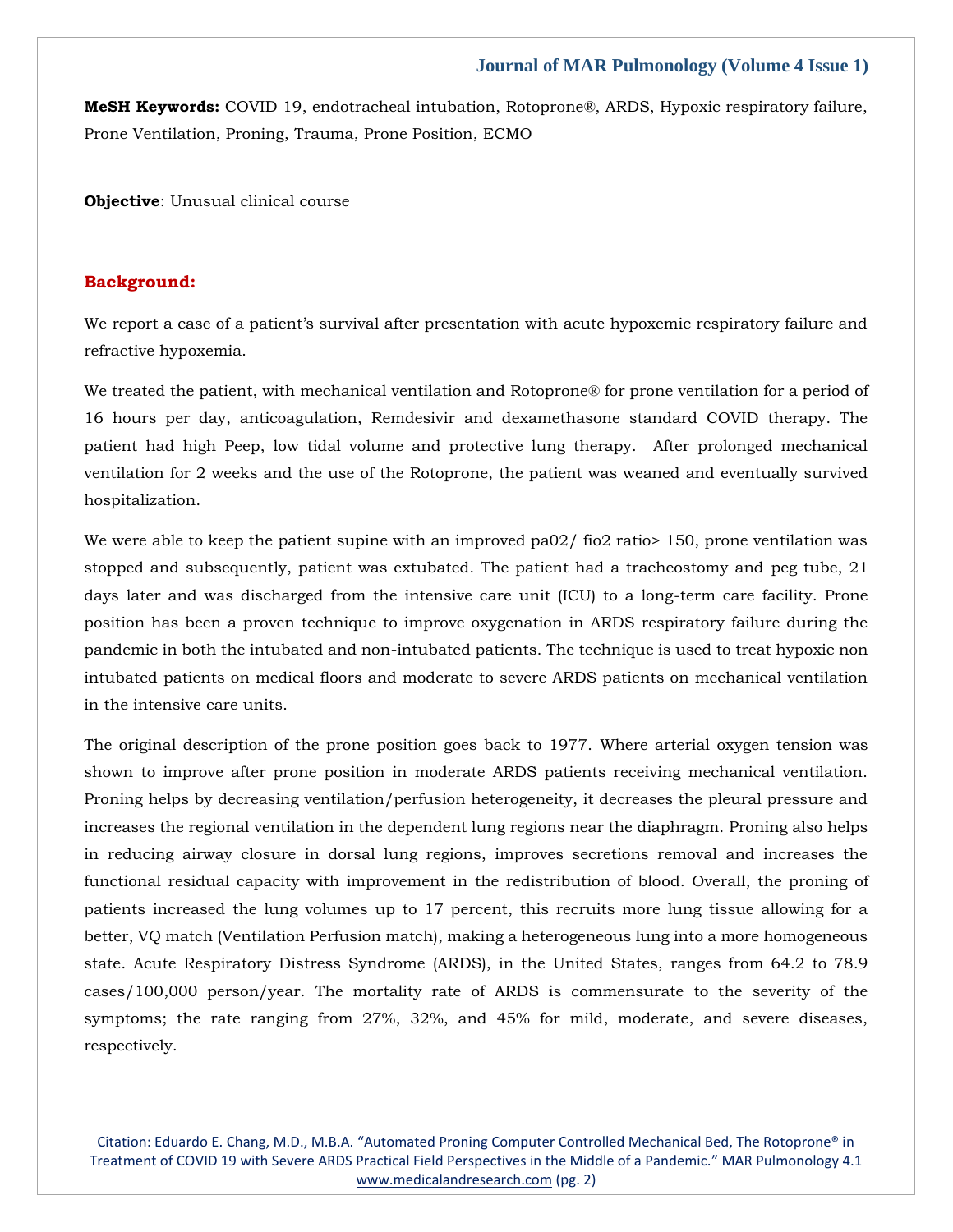Mechanical pronation beds have impacted the care of individuals admitted to acute care facilities with ARDS and acute lung injury. These beds can tilt the patient to a prone position. They facilitate the management of endotracheal tubes, intravenous lines (IVs) and other equipment to prevent tangles and kinks or unintentional disconnection of necessary devices.





Note. From "Efficacy of prone position in acute respiratory distress syndrome patients: A pathophysiology-based review," by Koulouras, V., Papathanakos, G., Papathanasiou, A., & Nakos, G. (2016). World Journal of Critical Care Medicine, 5(2), 121–136.

(https://doi.org/10.5492/wjccm.v5.i2.121). Copyright 2016 by Baishideng Publishing Group Inc.

The recent Sars-CoV-2 virus spread in the US has increased the demand for specialty care, nurses, therapist, and Physicians. Prone ventilation is work intensive and requires many people to safely rotate the patient. Prone ventilation can improve the ventilation-perfusion ratio and improve oxygenation as shown in many cases of COVID-related ARDS, but the lack of manpower has made it very laborintensive. **Figure 1**. Therefore, any mechanical device that can improve oxygenation without increasing manual labor for staff and reducing the time taken away from patient care is always welcomed at this point of the pandemic. **Table 1 and 2**.

The Rotoprone® is an effective way to provide prone ventilation. Currently, with high numbers of COVID-19 patients, the United States Intensive Care Units (ICU) are getting over 100.000 admissions and over 90 percent require ICU care. The capacities in the southern US are saturated with patients and they lack personnel. A mechanical bed can reduce the time and burden to staff while providing an effective way to oxygenate these patients.

Citation: Eduardo E. Chang, M.D., M.B.A. "Automated Proning Computer Controlled Mechanical Bed, The Rotoprone® in Treatment of COVID 19 with Severe ARDS Practical Field Perspectives in the Middle of a Pandemic." MAR Pulmonology 4.1 [www.medicalandresearch.com](http://www.medicalandresearch.com/) (pg. 3)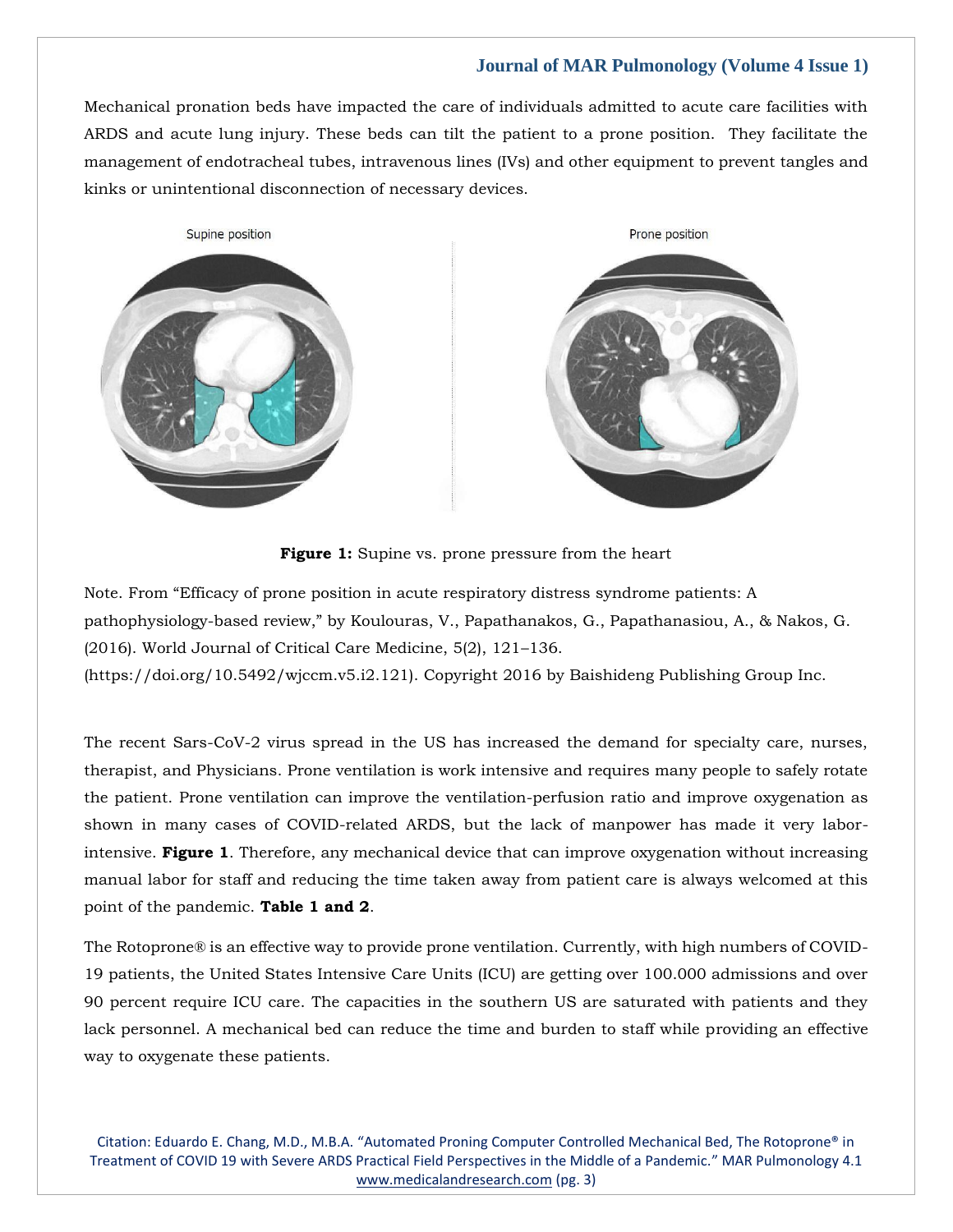



Note. From "Automated prone positioning and axial rotation in critically ill, no trauma patients with acute respiratory distress syndrome (ARDS)," by Bajwa, A. A., Arasi, L., Canabal, J. M., & Kramer, D. J. (2010). Journal of Intensive Care Medicine, 25(2), 121–125.

(https://doi.org/10.1177/0885066609356050.) Copyright 2021 by SAGE Publications

Citation: Eduardo E. Chang, M.D., M.B.A. "Automated Proning Computer Controlled Mechanical Bed, The Rotoprone® in Treatment of COVID 19 with Severe ARDS Practical Field Perspectives in the Middle of a Pandemic." MAR Pulmonology 4.1 [www.medicalandresearch.com](http://www.medicalandresearch.com/) (pg. 4)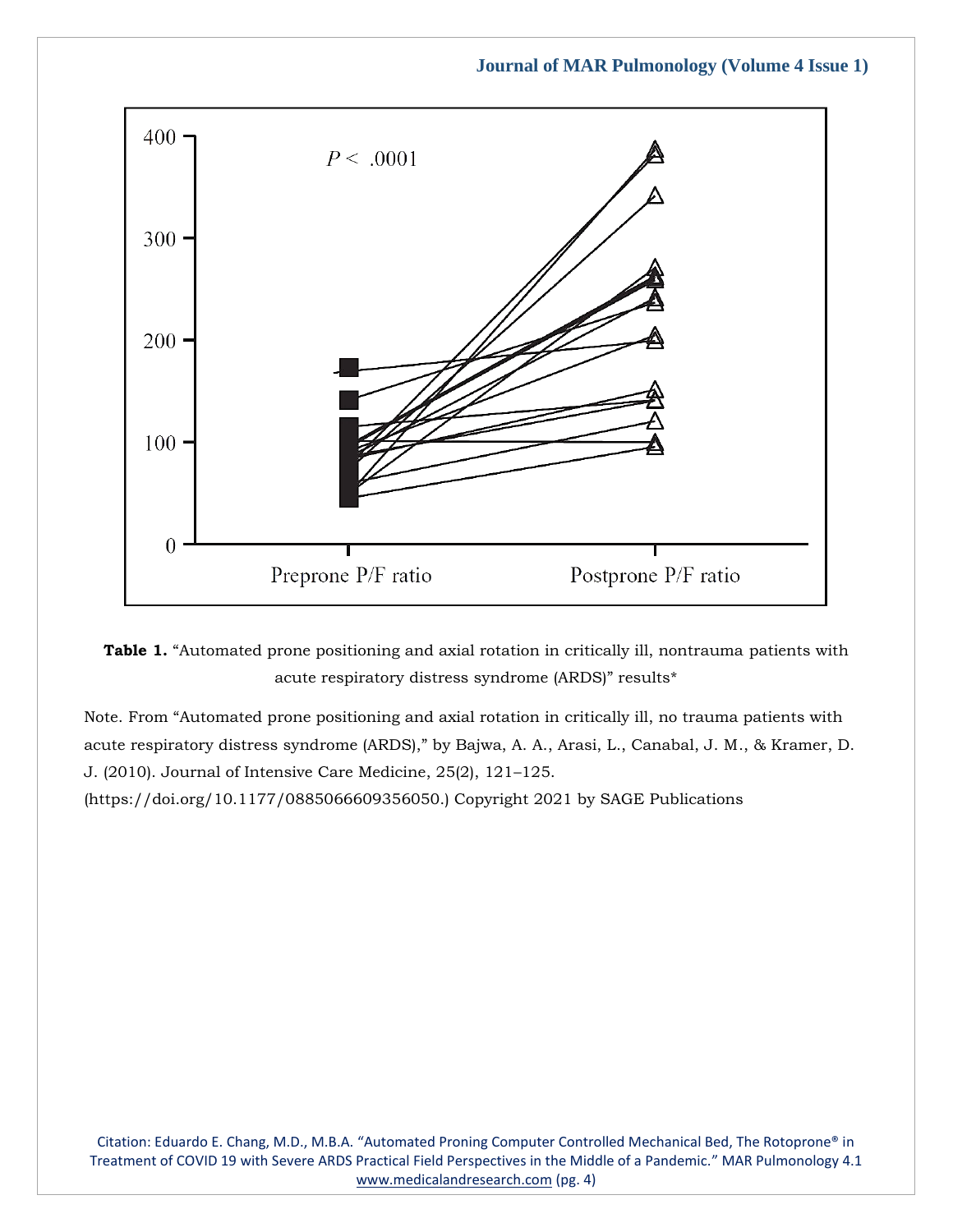

**Table 2.** PaO2/FiO2 ratio changes with mechanical pronation\*

#### Note. Derived from:

"Automated prone positioning and axial rotation in critically ill, nontrauma patients with acute respiratory distress syndrome (ARDS)," by Bajwa, A. A., Arasi, L., Canabal, J. M., & Kramer, D. J. (2010). Journal of Intensive Care Medicine, 25(2), 121–125. (https://doi.org/10.1177/0885066609356050)

"Pronation therapy case report: Nurse's perspective and lessons learned," by Berry, K., BSN, RN. (2015). Dimensions of Critical Care Nursing, 34, 321-328. (https://doi.org/10.1097/DCC.0000000000000142)

"Prone ventilation in trauma or surgical patients with acute lung injury and adult respiratory distress syndrome: Is it beneficial?" by Davis, J. W., Lemaster, D.M., Moore, E. C., Eghbalieh, B., Bilello, J. F., Townsend, R. N., Parks, S. N., & Veneman, W. L. (2007). Journal of Trauma, 62(5), 1201–1206. (https://doi.org/10.1097/ta.0b013e31804d490b)

"Successful use of an automated proning system to achieve prone positioning in a patient with severe ARDS requiring veno-venous ECMO," by Lehr, A. L., Smith, D. E., Toy, B., Goldenberg, R., & Brosnahan, S. B. (2020). Respiratory Medicine Case Reports, 31, 101315. [\(https://doi.org/10.1016/j.rmcr.2020.101315\)](https://doi.org/10.1016/j.rmcr.2020.101315)

Citation: Eduardo E. Chang, M.D., M.B.A. "Automated Proning Computer Controlled Mechanical Bed, The Rotoprone® in Treatment of COVID 19 with Severe ARDS Practical Field Perspectives in the Middle of a Pandemic." MAR Pulmonology 4.1 [www.medicalandresearch.com](http://www.medicalandresearch.com/) (pg. 5)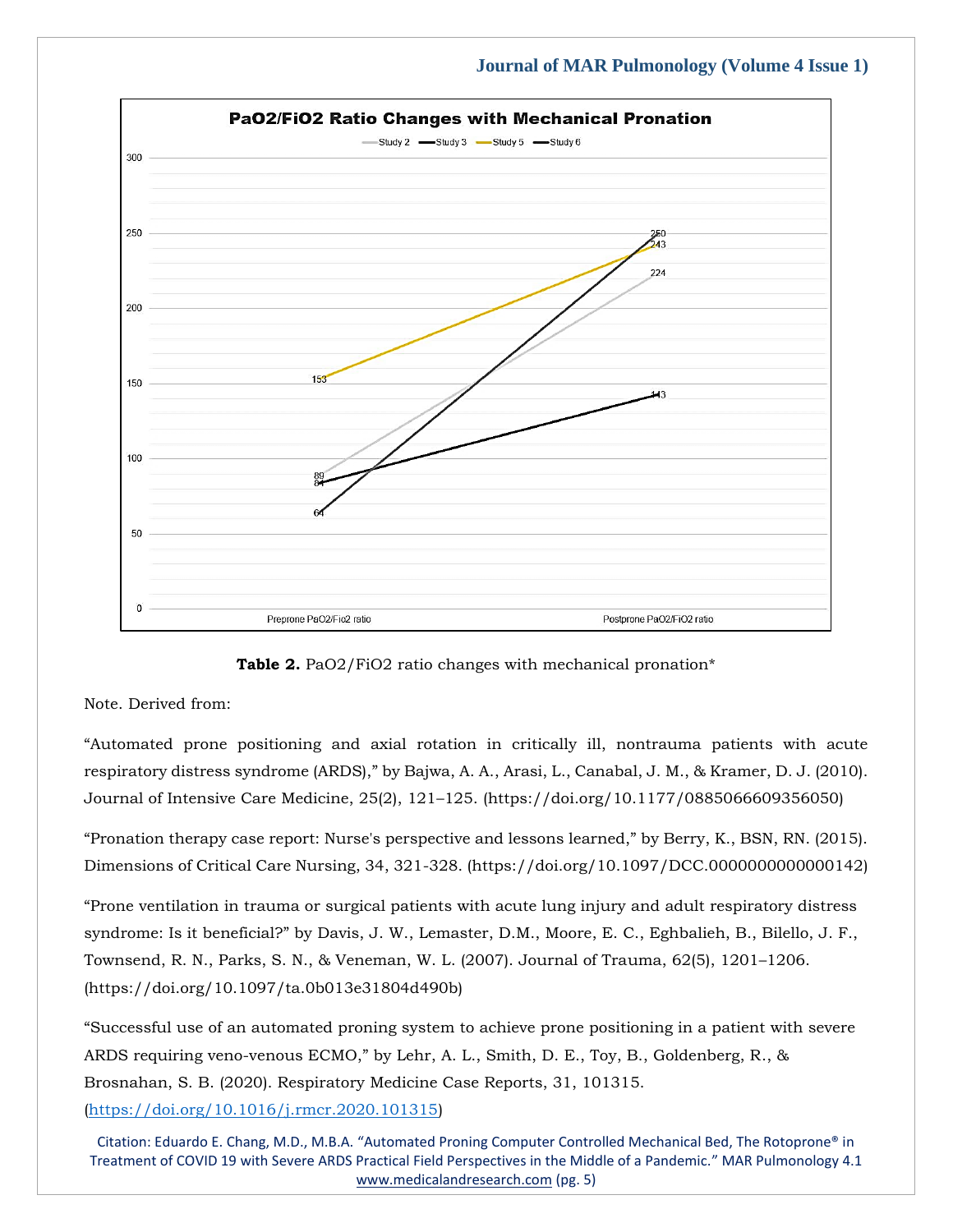#### **Case Report**

A 47-year-old male presented to the emergency room after practicing social distancing for over two months due to COVID-19. The patient complains of cough, fever, and progressive shortness of breath (SOB). The patient did not get vaccinated. The patient was seen in the emergency room, he presented with increased oxygen requirements and low saturations of 85% that corrected with initial supplemental oxygen 5 liters to 91%. Chest X-Ray (CXR) reveals bilateral ground-glass opacities. Despite the initiation of steroids, Remdesivir and antibiotics, his overall condition continued to decline. A CTA of the chest was ordered that demonstrated bilateral pulmonary ground-glass opacities with no evidence of pulmonary embolism. The patient was a tachycardiac and despite administering additional fluids and oxygen, he required mechanical ventilation and endotracheal intubation. The patient was placed on the ventilator; he was found to be in hypotensive shock and hypoxic. His initial mechanical ventilation settings were in assist control mode 16 with a peep of 10 and 100% of oxygen. His ABGs, was 7.52, pco2 34 po2 53 %. The peep was titrated to 16, the patient was paralyzed with rocuronium and subsequently prone on a Rotoprone®. Po2 subsequently post Rotoprone®, high PEEP low tidal volume and plateau pressure of 30 mmHG, his Po2 improved to 159 in the prone position. Overnight saturation improved and over the next 21 days, his CXR showed improvement. The patient had a tracheostomy and peg tube placement, he was discharged from the acute care hospital to a long term care facility to continue with his care.

#### **Discussion**

Prone ventilation on non-intubated and ventilated patients with ARDS has been shown to improve oxygenation and it is an active way to treat COVID-19 hypoxic respiratory failure induced ARDS. Manual pronation of turning a patient from the supine to the prone position, is labor intensive requiring from 3 to 6 people and a respiratory therapist to manage the endotracheal tube. Strategically placing of pillows and a sheet which will end up below the patient being pronated requires time and staff that is needed to care for critical patients. The individual is first turned to the side and a safety check is performed to ensure all the lines have slack. The respiratory therapist keeps an eye on the ETT tube and then after all the lines have been checked, the rotation is completed and the patient is in prone position. Considering in most protocols you want to at least prone patients for 14 to 16 hours you may have to repeat this procedure at least 3 times in a 24-hour period. Mechanical pronation beds are designed to alleviate the labor required to turn a patient to prone position and are designed specifically for acute care. The Rotoprone® acts by slowly moving the patient into position, it has padding for support of multiple areas such as the face chest and back. Nurses can still take care of the skin and assess the lines and endotracheal tube as needed. The mechanical bed has spaces for ventilation equipment management and IV management. There are fasteners securing the patient into the bed assuring a safe and smooth transition from supine to prone with the fewer medical staff needed to assist. The bed itself

Citation: Eduardo E. Chang, M.D., M.B.A. "Automated Proning Computer Controlled Mechanical Bed, The Rotoprone® in Treatment of COVID 19 with Severe ARDS Practical Field Perspectives in the Middle of a Pandemic." MAR Pulmonology 4.1 [www.medicalandresearch.com](http://www.medicalandresearch.com/) (pg. 6)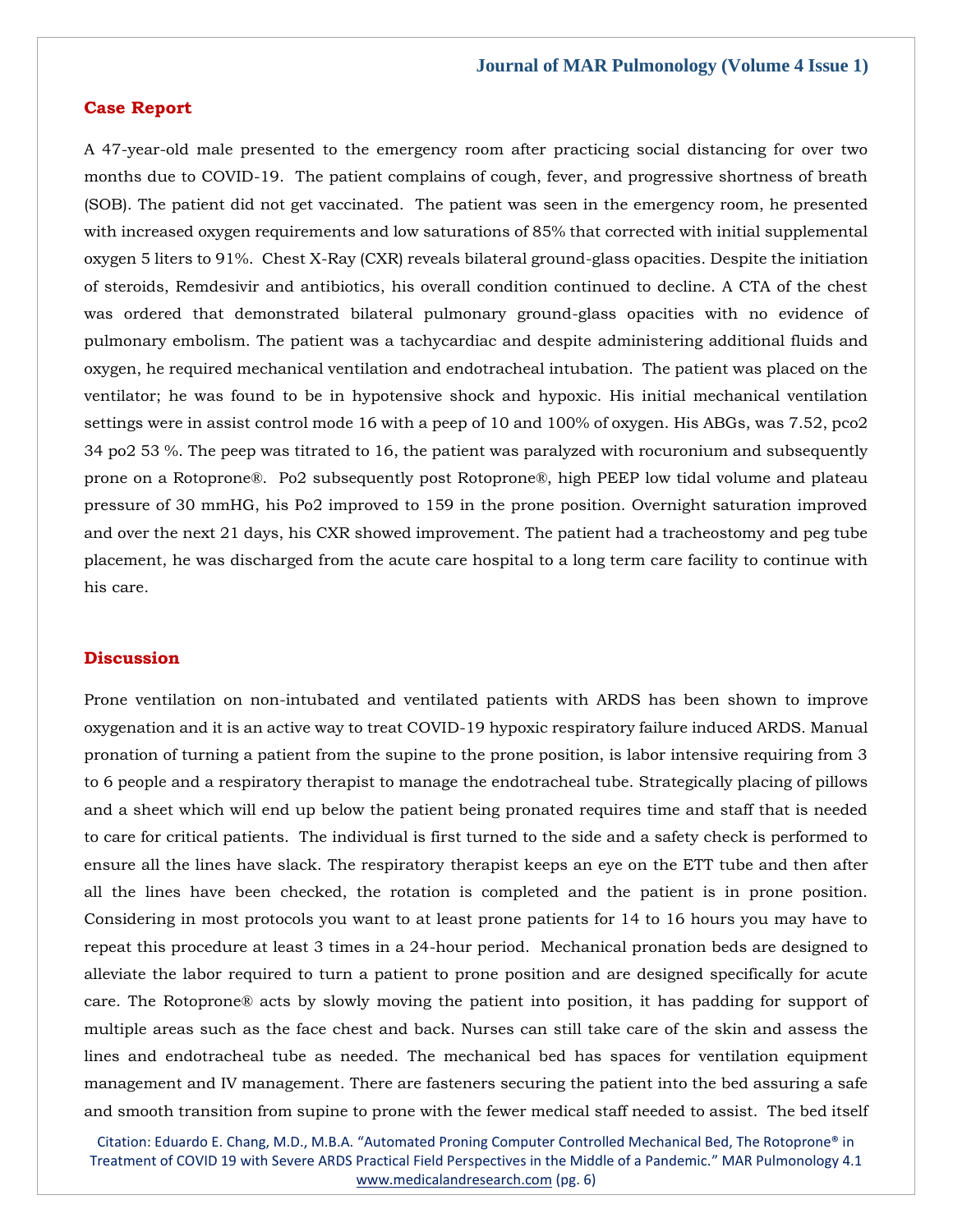has a computer timer that alerts when to change position and with a joystick or pad controller, any nurse or healthcare provider can prone a patient even with BMI >30, morbidly obese with ease and safety. In fact, morbidly obese patients have been shown to benefit even more than non-obese patients in prone ventilation with ARDS.

Obese patients could be a subgroup of patients with ARDS who may benefit the most from prone positioning.

Since manual pronation therapy involves caregivers physically turning patients, physical injury of staff can occur as well as increased risk of accidentally extubating and dislodging arterial or venous lines needed for the proper management of the patient. Not only is the patient at risk for injury at the time of rotation, but also the nurses and staff are also at risk of injury especially with the higher BMI patients that we are seeing with COVID-19 related ARDS. Mechanical pronation devices have tube management systems at both ends of the bed, which creates less movement of the patient's tubing and any lines around the bed during pronation. This results in a decreased risk of unintentional extubating and accidental line dislodgement.

#### **Conclusion**

Mechanical Pronation therapy is an effective method to transition individuals with severe ARDS from a supine to a prone position. This allows for the prompt improvement of ventilation-perfusion in a disease like COVID-19 induced hypoxic respiratory failure, it is an active tool in acute resuscitation. The prompt pronation in trauma induce ARDS is also beneficial and has been shown to reduce mortality. To place a patient directly on a Rotoprone® from the time of admission in the emergency room or while in a trauma bed after securing lines and intubation will improve ventilation-perfusion and improve Po2 compared to straight supine ventilation. Mechanically prone ventilation can reduce the potential injury from lines and endotracheal tube unintentional dislodgment and injuries to the healthcare team. Prone ventilation has also shown the benefit of shorter recovery periods in some patients with ARDS and decreased mortality.

Pronation and ECMO have also been reported in case reports as beneficial. The Rotoprone® machine has a computer system that allows the user to extend the pronation in cases of refractory hypoxemia due to ARDS or for a quick change in position for interventions like placing chest tubes, lines, or draining of spaces at the bedside. In some community hospitals, the cost per day of a mechanical bed may be 1.000 USD per day per rental fees or leasing agreements. This cost may still be justified if prevents the loss of life or loss of an injured staff that can help other patients in times of shortage of healthcare providers. IF you factor the cost of 3 to 6 healthcare workers during at least 3 trials of moving the patient over a 24-hour period of time. Compounded by some regions in the US being short of ICU nurses, where

Citation: Eduardo E. Chang, M.D., M.B.A. "Automated Proning Computer Controlled Mechanical Bed, The Rotoprone® in Treatment of COVID 19 with Severe ARDS Practical Field Perspectives in the Middle of a Pandemic." MAR Pulmonology 4.1 [www.medicalandresearch.com](http://www.medicalandresearch.com/) (pg. 7)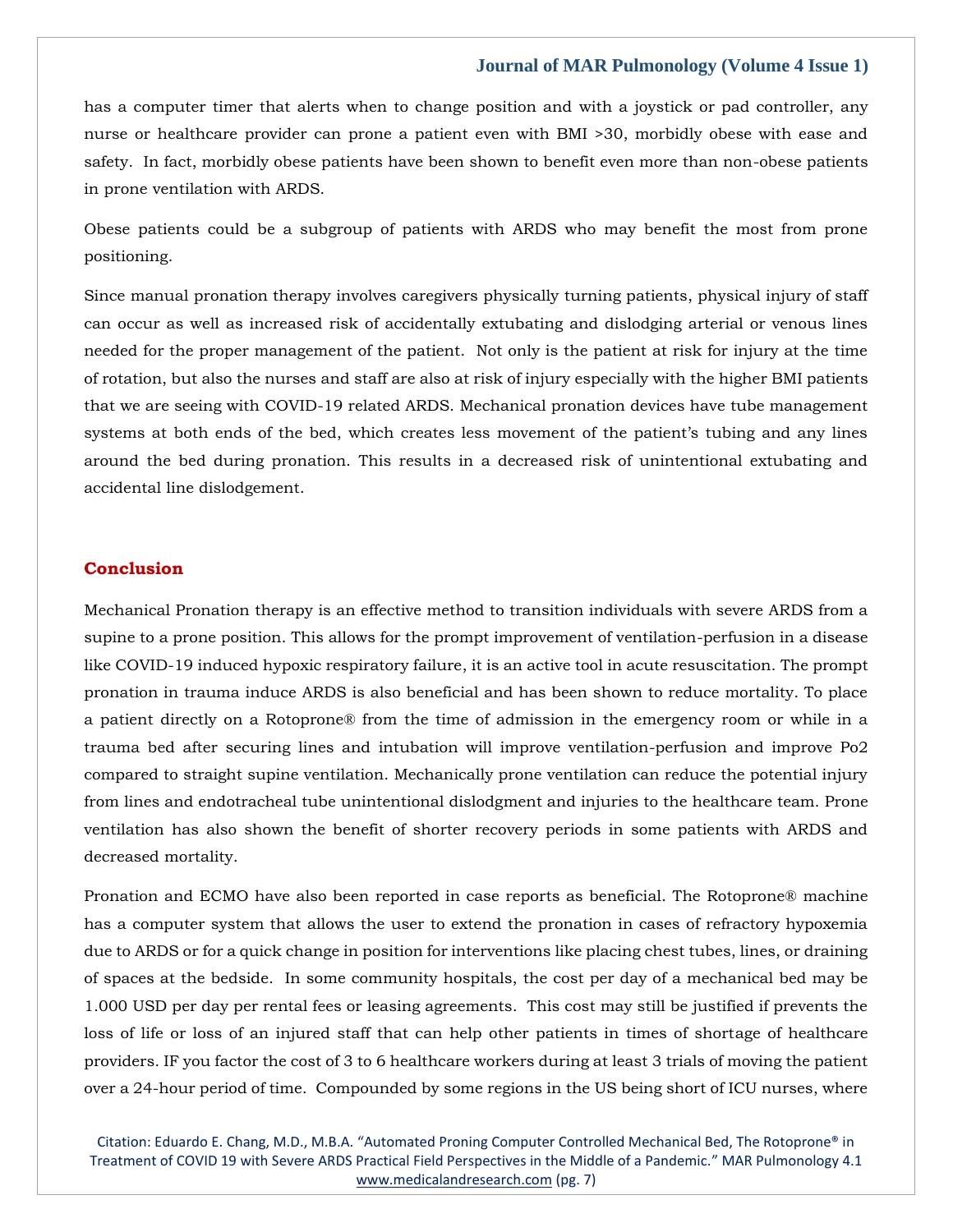the nurses are managing more critical patients than normal. The use of mechanical beds has increased the safety of the patient while preventing potential injuries to nurses who are already overworked and a scarce resource. Nurses, respiratory therapists, and ICU personnel should be trained in the benefits of pronation and the current setup of mechanical Pronation. **Figure 2, 3**.



**Figure 2.** Rotoprone® with the head piece open allowing the physician to place Central lines, hemodialysis catheters and if needed change of an endotracheal tube while patient still in the Rotoprone®.

Citation: Eduardo E. Chang, M.D., M.B.A. "Automated Proning Computer Controlled Mechanical Bed, The Rotoprone® in Treatment of COVID 19 with Severe ARDS Practical Field Perspectives in the Middle of a Pandemic." MAR Pulmonology 4.1 [www.medicalandresearch.com](http://www.medicalandresearch.com/) (pg. 8)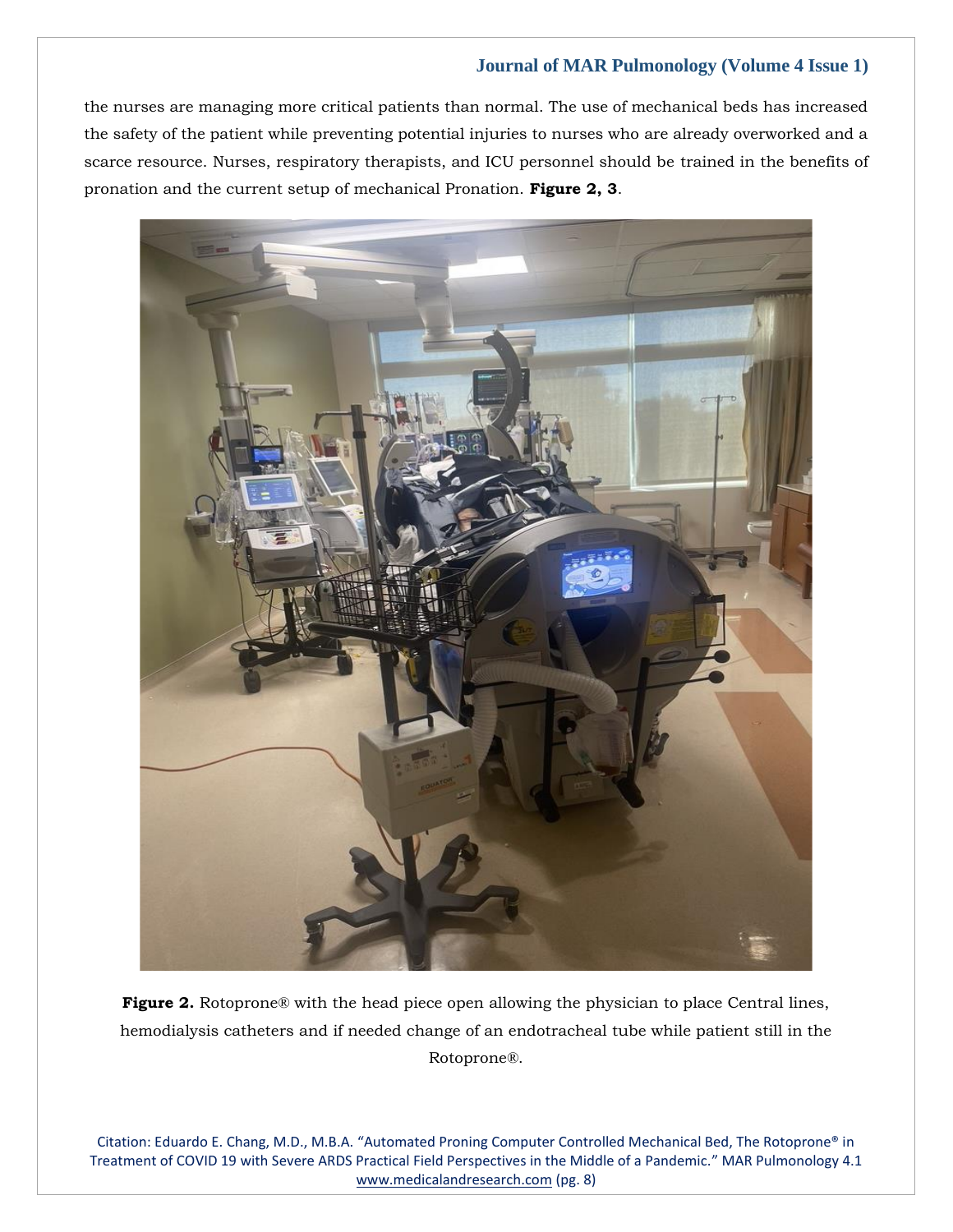**Journal of MAR Pulmonology (Volume 4 Issue 1)**



**Figure 3.** The Rotoprone® and Prone Ventilation in a Sars-CoV-2 virus infection induced ARDS.

### **Conflict of Interest**

NONE.

Citation: Eduardo E. Chang, M.D., M.B.A. "Automated Proning Computer Controlled Mechanical Bed, The Rotoprone® in Treatment of COVID 19 with Severe ARDS Practical Field Perspectives in the Middle of a Pandemic." MAR Pulmonology 4.1 [www.medicalandresearch.com](http://www.medicalandresearch.com/) (pg. 9)